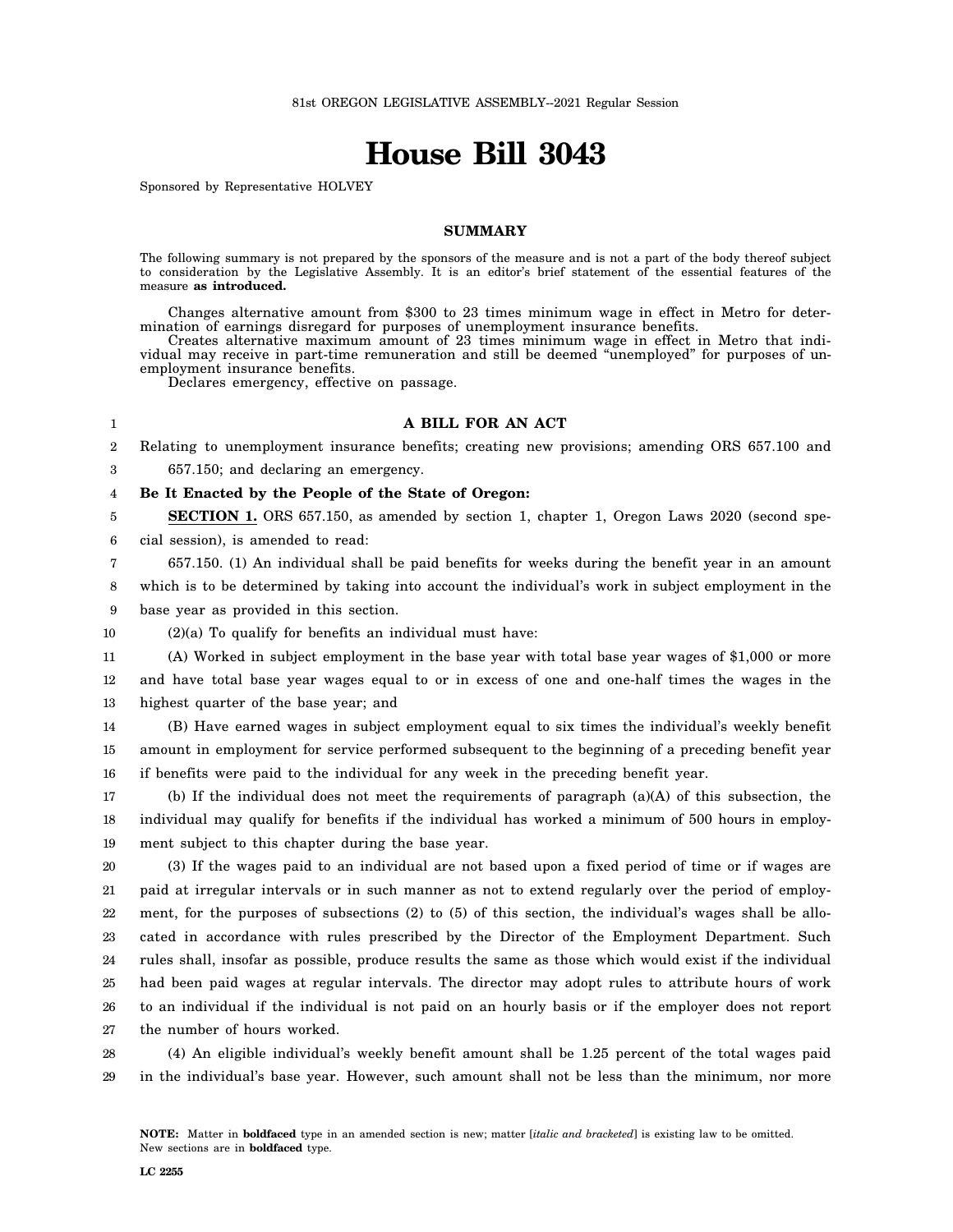HB 3043

1 than the maximum weekly benefit amount.

2 3 4 (a) The minimum weekly benefit amount shall be 15 percent (0.1500) of the state average weekly covered wage for the preceding calendar year, effective for any benefit year commencing on and after the week which includes July 4, 1975, and the week that includes each July 4 thereafter.

(b) The maximum weekly benefit amount shall be:

6 7 8 (A) Fifty-five percent (0.5500) of the state average weekly covered wage for calendar year 1979, effective for any benefit year commencing with and after the week which includes July 4, 1980, and through any benefit year commencing with the week which includes June 27, 1981.

9 10 11 (B) Fifty-five percent (0.5500) of the state average weekly covered wage for calendar year 1980, effective for any benefit year commencing with and after the week which includes July 4, 1981, through any benefit year commencing with the week which includes September 27, 1981.

12 13 14 (C) Fifty-eight percent (0.5800) of the state average weekly covered wage for calendar year 1980, effective for any benefit year commencing with and after the week which includes October 4, 1981, through any benefit year commencing with the week which includes June 27, 1982.

15 16 17 (D) Sixty percent (0.6000) of the state average weekly covered wage for calendar year 1981, effective for any benefit year commencing with and after the week which includes July 4, 1982, through any benefit year commencing with the week which includes June 27, 1983.

18 19 20 (E) Sixty-four percent (0.6400) of the state average covered weekly wage for the preceding calendar year, effective for any benefit year commencing with and after the week which includes July 4, 1983, and the week which includes each July 4 thereafter.

21 22 (c) All weekly benefit amounts, if not a multiple of \$1, shall be computed to the next lower multiple of \$1.

23 24 25 26 (d) For the purposes of this subsection, the state average weekly covered wage means an amount determined by the Employment Department by dividing the total wages paid by subject employers during the year by 52 times the average monthly employment reported by subject employers for the year.

27 28 29 30 31 32 (5) Benefits paid to an eligible individual in a benefit year shall not exceed 26 times the individual's weekly benefit amount, or one-third of the base year's wages paid, whichever is the lesser. If such amount is not a multiple of \$1, it shall be computed to the next lower multiple of \$1. (6) An eligible unemployed individual who has employment in any week shall have the individual's weekly benefit amount reduced, but not below zero, by the amount of earnings paid or payable that exceeds the greater of:

33 34 (a) [*\$300*] **An amount equal to 23 times the minimum wage in effect under ORS 653.025 (2)**; or

35

5

(b) One-third of the individual's weekly benefit amount.

36 37 38 39 40 41 42 (7) Payment which has been, is or will be paid to an individual for a holiday or vacation shall be considered as earnings in the determination of the amount of benefits payable with respect to the week in which the holiday or vacation falls in the same manner as provided in subsection (6) of this section. However, if payment for the holiday or vacation is paid more than 45 days prior to the holiday or vacation or is delayed more than 45 days following the end of the week in which the holiday or vacation falls, the provisions of this section do not apply and previously reduced benefits shall be adjusted accordingly.

43 44 45 (8) Payment that has been, or will be, made to an individual as a member of a reserve component of the Armed Forces of the United States, including the organized militia of the State of Oregon, for the performance of inactive duty training shall not be considered as earnings in the determination

[2]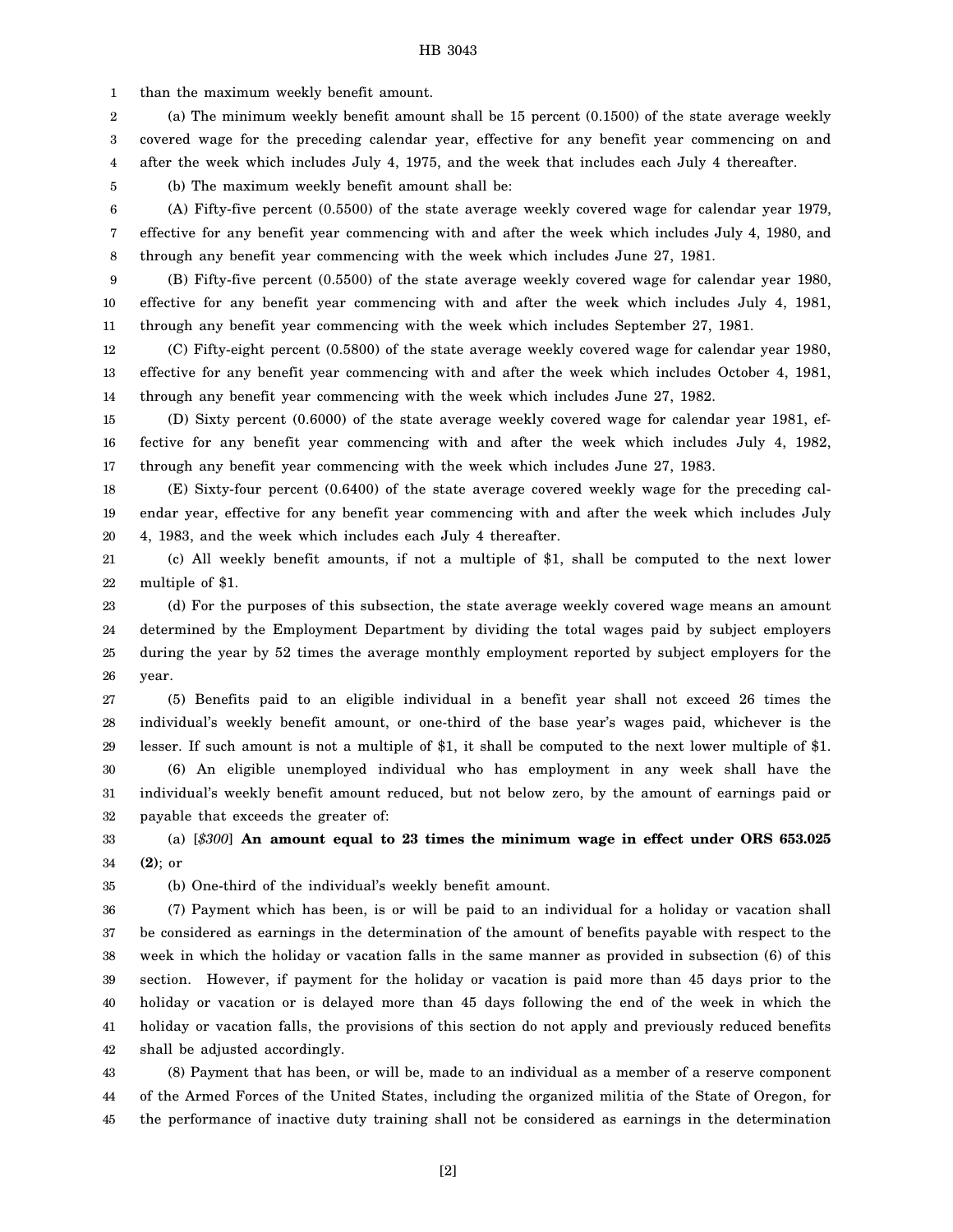1 of the amount of benefits payable.

2 3 **SECTION 2. The amendments to ORS 657.150 by section 1 of this 2021 Act apply to weeks beginning on or after the effective date of this 2021 Act and before January 1, 2022.**

4 5 **SECTION 3.** ORS 657.150, as amended by sections 1 and 3, chapter 1, Oregon Laws 2020 (second special session), is amended to read:

6 7 8 657.150. (1) An individual shall be paid benefits for weeks during the benefit year in an amount which is to be determined by taking into account the individual's work in subject employment in the base year as provided in this section.

9 (2)(a) To qualify for benefits an individual must have:

10 11 12 (A) Worked in subject employment in the base year with total base year wages of \$1,000 or more and have total base year wages equal to or in excess of one and one-half times the wages in the highest quarter of the base year; and

13 14 15 (B) Have earned wages in subject employment equal to six times the individual's weekly benefit amount in employment for service performed subsequent to the beginning of a preceding benefit year if benefits were paid to the individual for any week in the preceding benefit year.

16 17 18 (b) If the individual does not meet the requirements of paragraph (a)(A) of this subsection, the individual may qualify for benefits if the individual has worked a minimum of 500 hours in employment subject to this chapter during the base year.

19 20 21 22 23 24 25 26 (3) If the wages paid to an individual are not based upon a fixed period of time or if wages are paid at irregular intervals or in such manner as not to extend regularly over the period of employment, for the purposes of subsections (2) to (5) of this section, the individual's wages shall be allocated in accordance with rules prescribed by the Director of the Employment Department. Such rules shall, insofar as possible, produce results the same as those which would exist if the individual had been paid wages at regular intervals. The director may adopt rules to attribute hours of work to an individual if the individual is not paid on an hourly basis or if the employer does not report the number of hours worked.

27 28 29 (4) An eligible individual's weekly benefit amount shall be 1.25 percent of the total wages paid in the individual's base year. However, such amount shall not be less than the minimum, nor more than the maximum weekly benefit amount.

30 31 32 (a) The minimum weekly benefit amount shall be 15 percent (0.1500) of the state average weekly covered wage for the preceding calendar year, effective for any benefit year commencing on and after the week which includes July 4, 1975, and the week that includes each July 4 thereafter.

33 (b) The maximum weekly benefit amount shall be:

34 35 36 (A) Fifty-five percent (0.5500) of the state average weekly covered wage for calendar year 1979, effective for any benefit year commencing with and after the week which includes July 4, 1980, and through any benefit year commencing with the week which includes June 27, 1981.

37 38 39 (B) Fifty-five percent (0.5500) of the state average weekly covered wage for calendar year 1980, effective for any benefit year commencing with and after the week which includes July 4, 1981, through any benefit year commencing with the week which includes September 27, 1981.

40 41 42 (C) Fifty-eight percent (0.5800) of the state average weekly covered wage for calendar year 1980, effective for any benefit year commencing with and after the week which includes October 4, 1981, through any benefit year commencing with the week which includes June 27, 1982.

43 44 45 (D) Sixty percent (0.6000) of the state average weekly covered wage for calendar year 1981, effective for any benefit year commencing with and after the week which includes July 4, 1982, through any benefit year commencing with the week which includes June 27, 1983.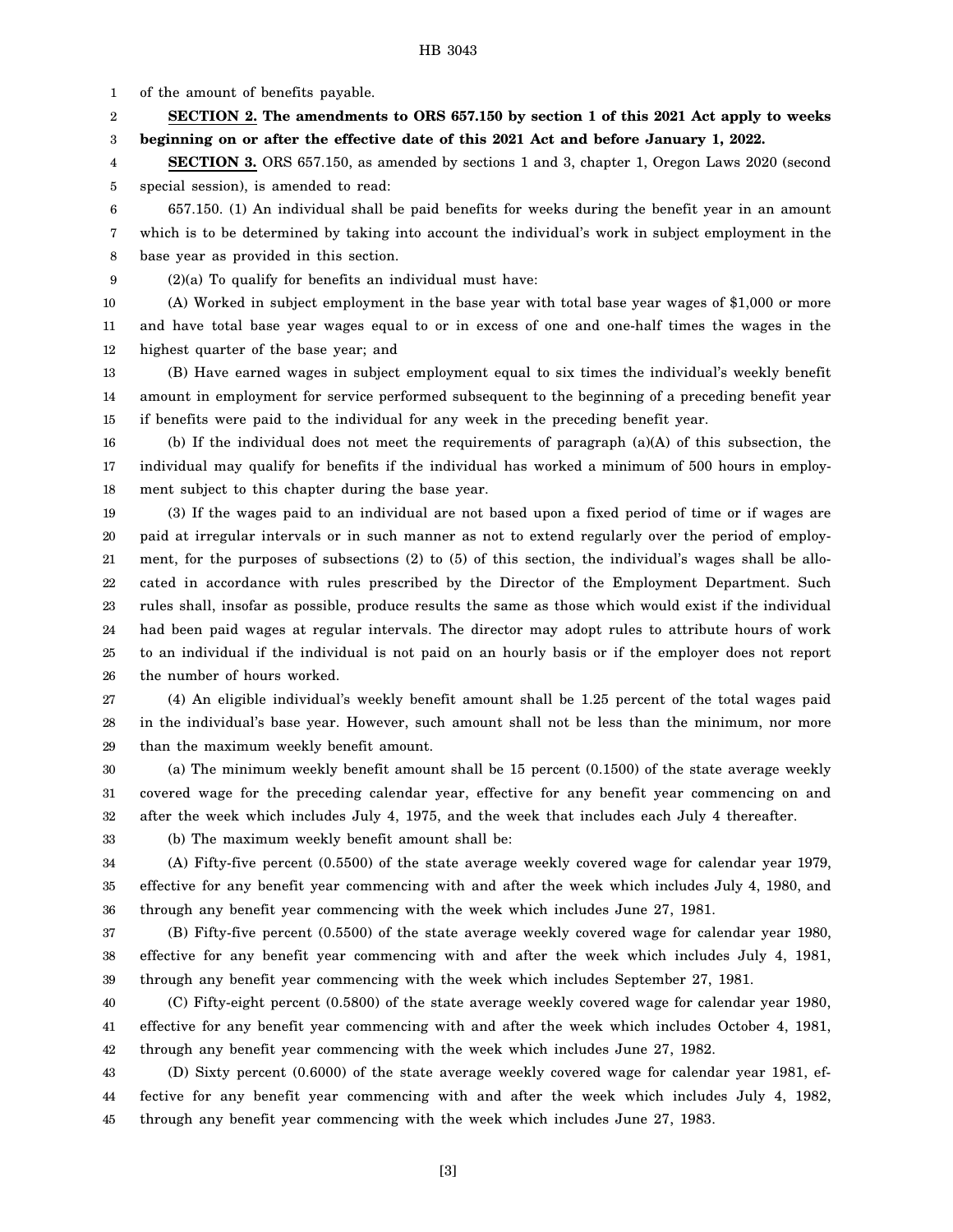#### HB 3043

1 2 3 (E) Sixty-four percent (0.6400) of the state average covered weekly wage for the preceding calendar year, effective for any benefit year commencing with and after the week which includes July 4, 1983, and the week which includes each July 4 thereafter.

4 5 (c) All weekly benefit amounts, if not a multiple of \$1, shall be computed to the next lower multiple of \$1.

6 7 8 9 (d) For the purposes of this subsection, the state average weekly covered wage means an amount determined by the Employment Department by dividing the total wages paid by subject employers during the year by 52 times the average monthly employment reported by subject employers for the year.

10 11 12 13 14 (5) Benefits paid to an eligible individual in a benefit year shall not exceed 26 times the individual's weekly benefit amount, or one-third of the base year's wages paid, whichever is the lesser. If such amount is not a multiple of \$1, it shall be computed to the next lower multiple of \$1. (6) An eligible unemployed individual who has employment in any week shall have the individual's weekly benefit amount reduced, but not below zero, by the amount of earnings paid or

15 payable that exceeds the greater of:

16 17 (a) [*Ten times the minimum hourly wage established by the laws of this state*] **An amount equal to 23 times the minimum wage in effect under ORS 653.025 (2)**; or

18

(b) One-third of the individual's weekly benefit amount.

19 20 21 22 23 24 25 (7) Payment which has been, is or will be paid to an individual for a holiday or vacation shall be considered as earnings in the determination of the amount of benefits payable with respect to the week in which the holiday or vacation falls in the same manner as provided in subsection (6) of this section. However, if payment for the holiday or vacation is paid more than 45 days prior to the holiday or vacation or is delayed more than 45 days following the end of the week in which the holiday or vacation falls, the provisions of this section do not apply and previously reduced benefits shall be adjusted accordingly.

26 27 28 29 (8) Payment that has been, or will be, made to an individual as a member of a reserve component of the Armed Forces of the United States, including the organized militia of the State of Oregon, for the performance of inactive duty training shall not be considered as earnings in the determination of the amount of benefits payable.

#### 30 31 **SECTION 4. The amendments to ORS 657.150 by section 3 of this 2021 Act apply to weeks beginning on or after January 1, 2022.**

32

**SECTION 5.** ORS 657.100 is amended to read:

33 34 35 36 37 38 657.100. (1) An individual is deemed "unemployed" in any week during which the individual performs no services and with respect to which no remuneration for services performed is paid or payable to the individual, or in any week of less than full-time work if the remuneration paid or payable to the individual for services performed during the week is less than the individual's weekly benefit amount **or 23 times the minimum wage in effect under ORS 653.025 (2), whichever is greater**.

39 40 41 42 43 44 (2) For the purposes of ORS 657.155 (1), an individual who performs full-time services in any week for an employing unit is not unemployed even though remuneration is neither paid nor payable to the individual for the services performed; however, nothing in this subsection shall prevent an individual from meeting the definition of "unemployed" as used in this section solely by reason of the individual's performance of volunteer services without remuneration for a charitable institution or a governmental entity.

45

(3) The Director of the Employment Department shall prescribe rules as the director deems